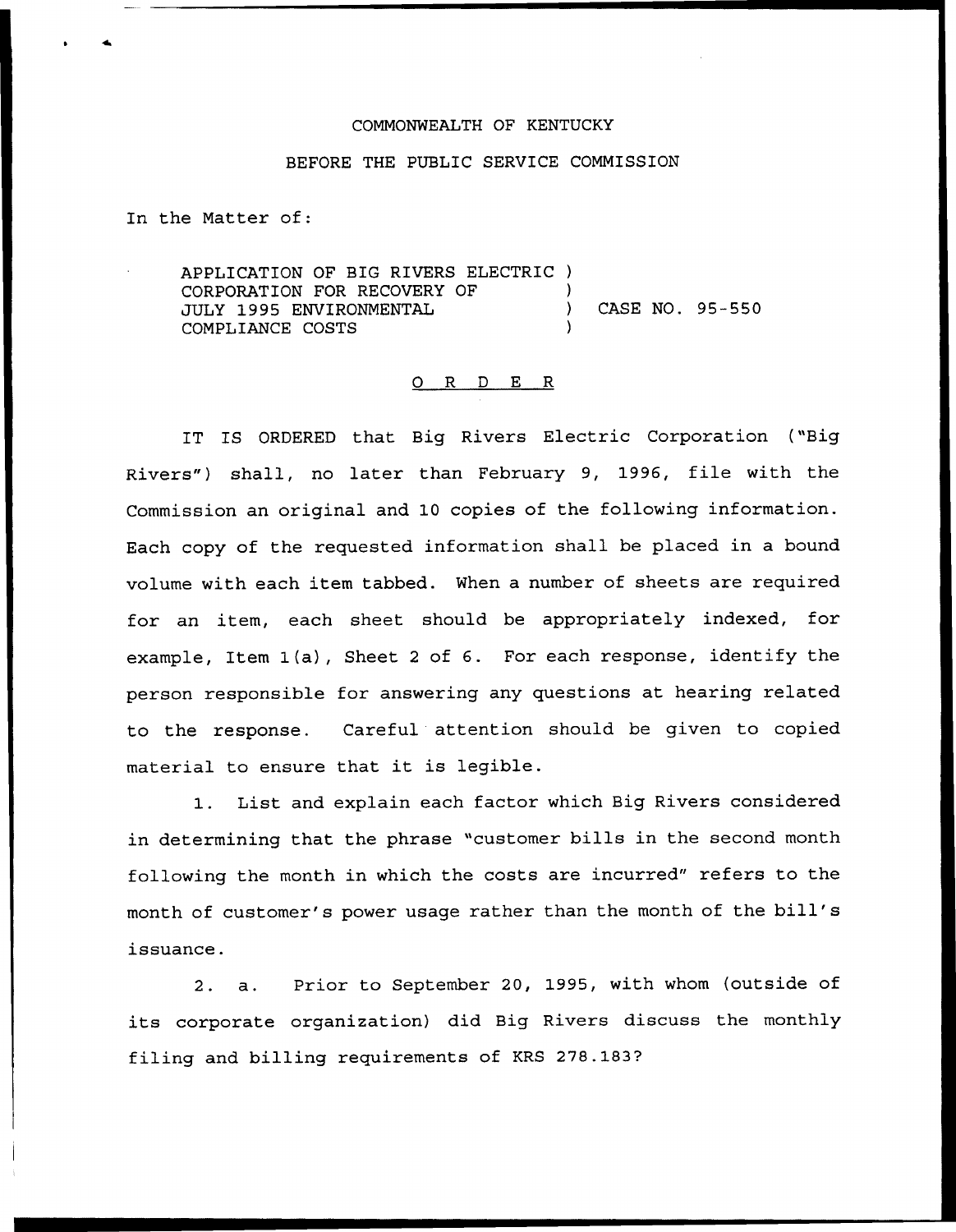b. Provide all correspondence and memoranda in which these discussions are referenced.

3. a. Prior to September 20, 1995, did Big Rivers discuss the monthly filing and billing requirements of KRS 278.183 with employees of Kentucky Utilities Company ("KU")?

b. If yes,

(1) Describe the nature of these discussions and identify the KU employees involved.

(2) Provide all correspondence and memoranda in which these discussions are referenced.

c. Since September 20, 1995, has Big Rivers discussed the monthly filing and billing requirements of KRS 278.183 with any KU employees?

d. If yes,

(1) Describe the nature of these discussions and identify the KU employees involved.

(2) Provide all correspondence and memoranda in which these discussions are referenced.

4. a. Prior to September 20, 1995, did Big Rivers discuss the monthly filing and billing requirements of KRS 278.183 with employees of Louisville Gas and Electric Company ("LG&E")?

b. If yes,

(1) Describe the nature of these discussions and identify the LG&E employees involved.

(2) Provide all correspondence and memoranda in which these discussions are referenced.

 $-2-$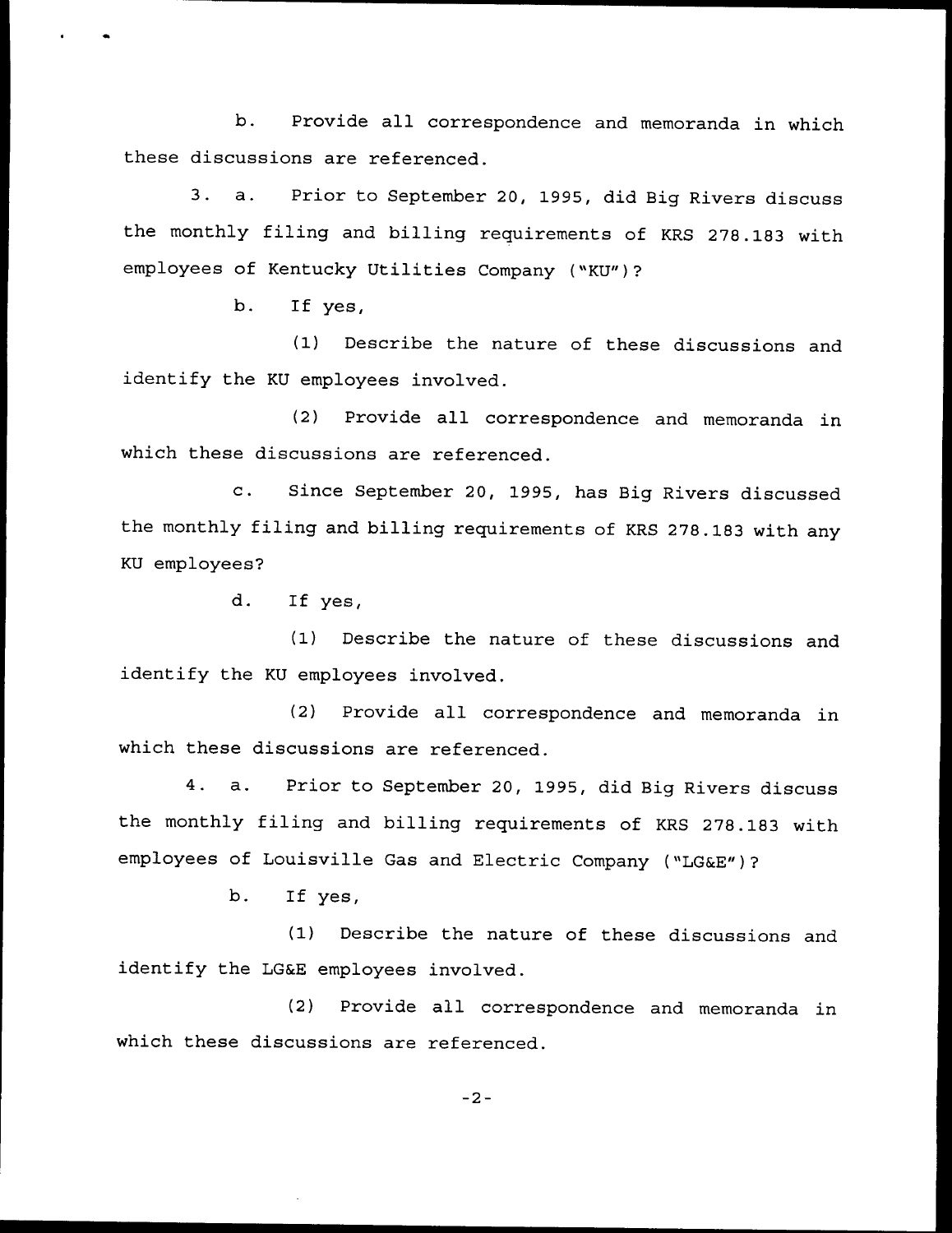c. Since September 20, 1995, has Big Rivers discussed the monthly filing and billing requirements of KRS 278.183 with any LG&E employees?

d. If yes,

(1} Describe the nature of these discussions and identify the LG&E employees involved.

(2) Provide all correspondence and memoranda in which these discussions are referenced.

5. Is Big Rivers aware that:

a. KU filed its report of environmental compliance costs incurred in July 1995 with the Commission on August 24, 1995?

b. The surcharge reported in KU's August 24, 1995 filing was effective with KV's September 1995 cyclical billing which started on September 4, 1995?

6. Is Big Rivers aware that:

a. LG&E filed its report of environmental compliance costs incurred in July 1995 with the Commission on August 22, 1995?

b. The surcharge reported in LG&E's August 22, 1995 filing was effective on September 1, 1995?

7. If meters are not read and billing statements are not prepared and mailed until the first day of each month, why should these billings be considered as issued on the last day of the previous month?

 $-3-$